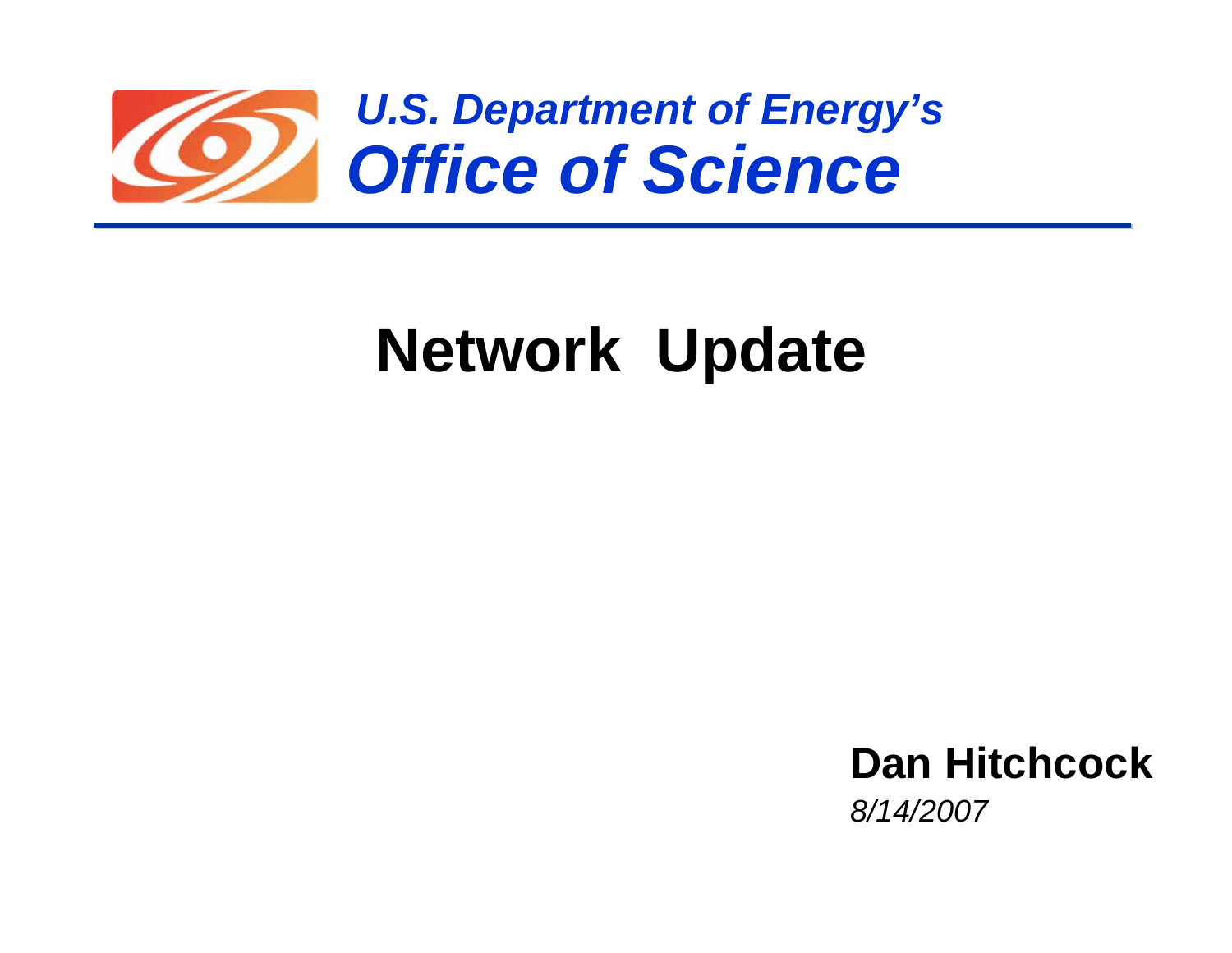



2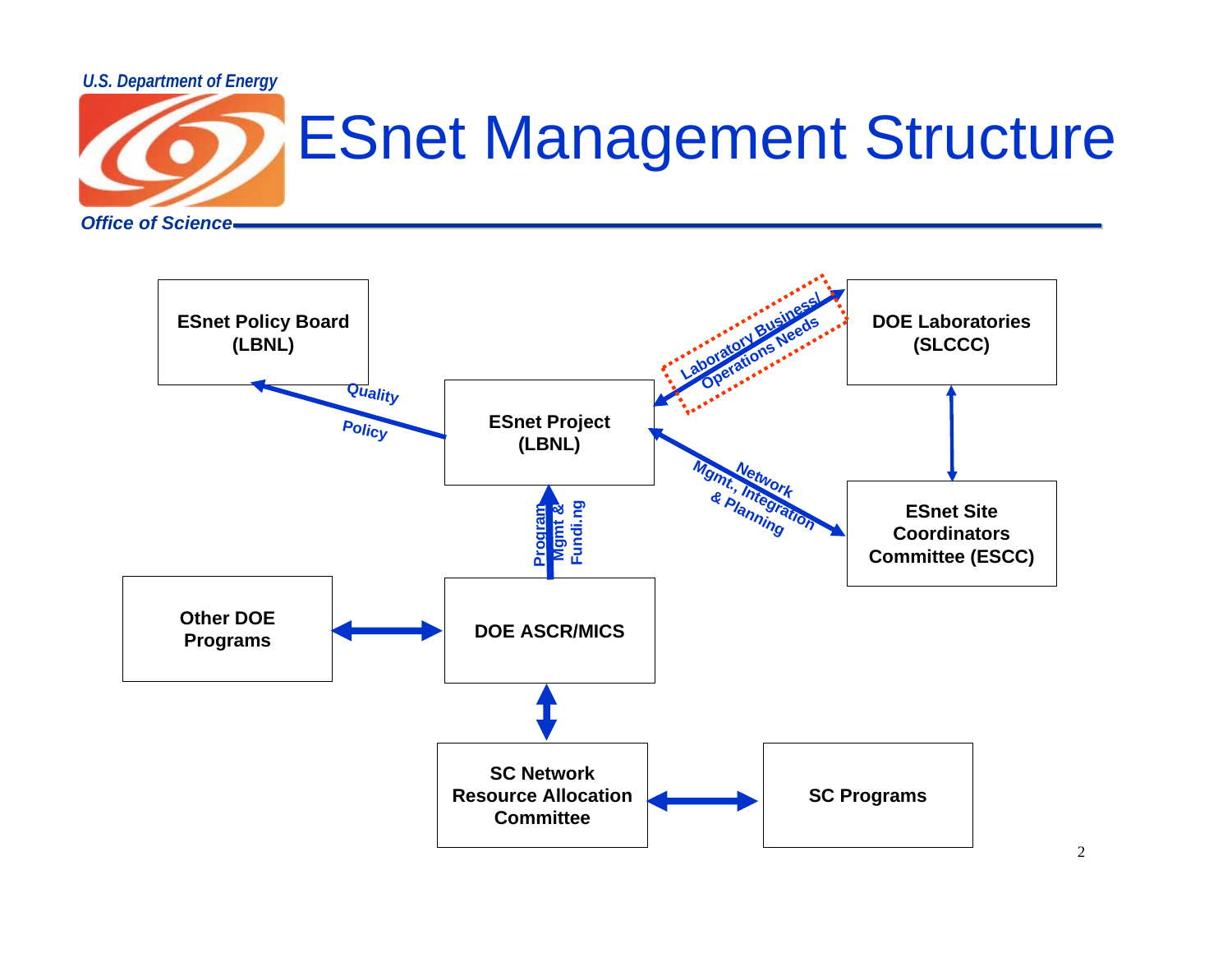

## Program Management Tools

| <b>Document or Action</b>                                                       | <b>Who's Responsible</b>                                  | <b>Frequency</b>                                               |
|---------------------------------------------------------------------------------|-----------------------------------------------------------|----------------------------------------------------------------|
| Program specific network requirements<br>workshops                              | <b>ASCR</b> ; ESnet; other DOE<br>programs                | 2 per year, cover all SC<br>programs at least every<br>2 years |
| <b>Consolidated Network Requirements Plan</b>                                   | <b>ESnet, ESCC, ASCR</b>                                  | Major update every 3 years,<br>annual addendum                 |
| <b>ESnet Network Service Plan (What ESnet)</b><br>will deliver within baseline) | ASCR; ESnet (Customers are<br>BES, BER, FES, HEP,<br>NP)  | 3 yr window updated<br>annually                                |
| <b>Networks for Science R&amp;D Roadmap</b>                                     | <b>ASCR</b> ; ESnet, Network<br><b>Research Community</b> | <b>Every 5 years</b>                                           |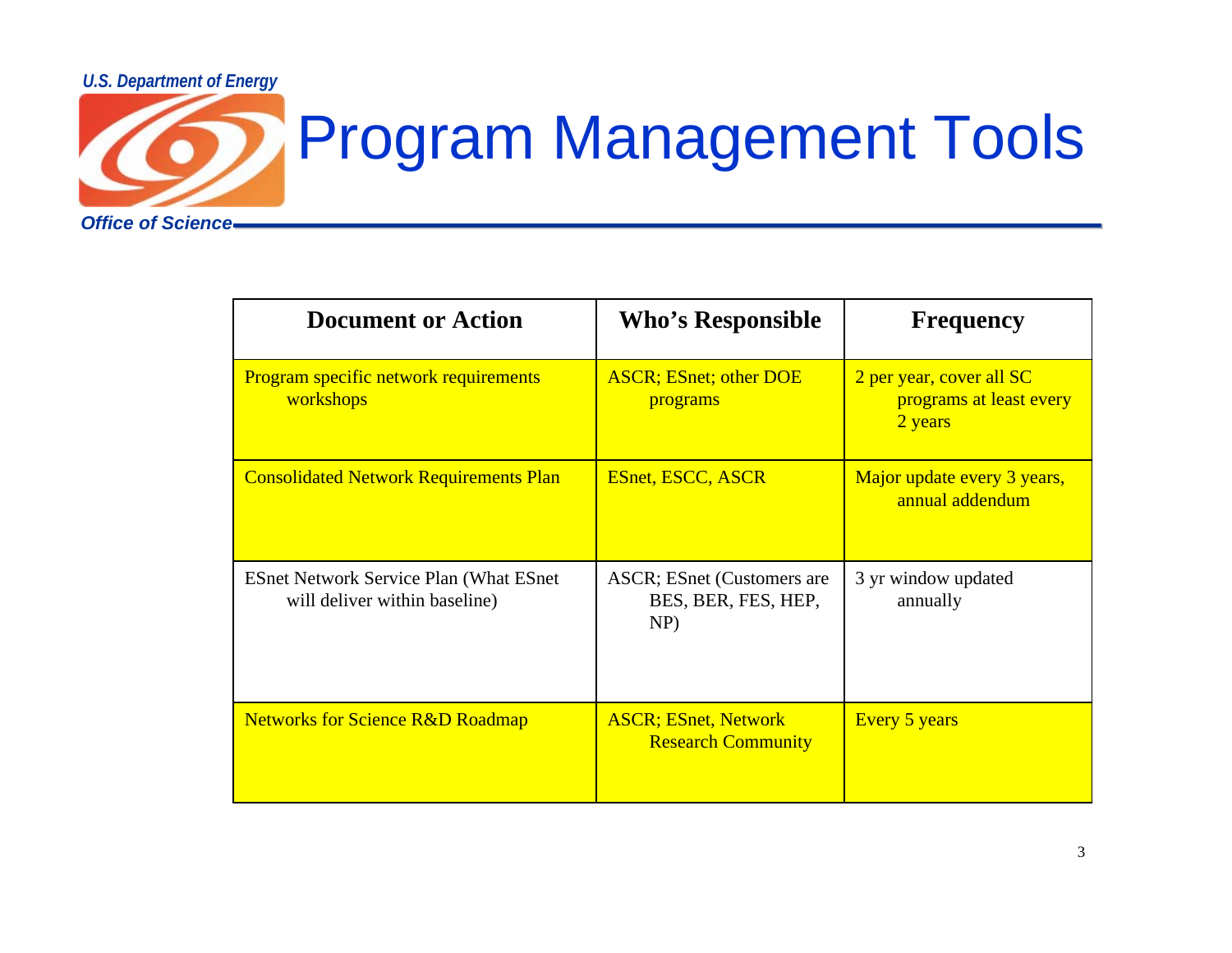

- $\blacksquare$  BES Workshop: June 4th and 5th.
	- Attendees included reps from ANL, LBNL, BNL, ORNL, PNNL, SNL, and SLAC.
	- $\blacksquare$  The 5 light sources projected 10s of Gbps total in 5+ years, as did nanoscience centers.
	- П Draft report in August.
- ▉ BER Workshop: July 26th and 27th.
	- **Presentations by NASA, NIH, and NSF confirmed that ESnet ahead of** other scientific agencies.
	- $\blacksquare$  In addition to the other agencies noted above, attendees included reps from ANL, LBNL, BNL, LANL, LLNL, ORNL, and PNNL.
	- Focused on proteomics and climate; e.g. Global Cloud Resolution Model (GRCM) will require 1 TF-year per sim year at 3.5 km res (1 km preferred).
	- **EMSL expects over 10 Gbps.**
	- NCAR presentation included the increase to exoscale with increased physics (e.g., GRCM), spatial res (from present 160 km to 1 km), time res (from present 100 year to 1,000 years), ensemble size (from present 5 runs to  $1,000$ ).
	- $\blacksquare$ Draft report in Sept.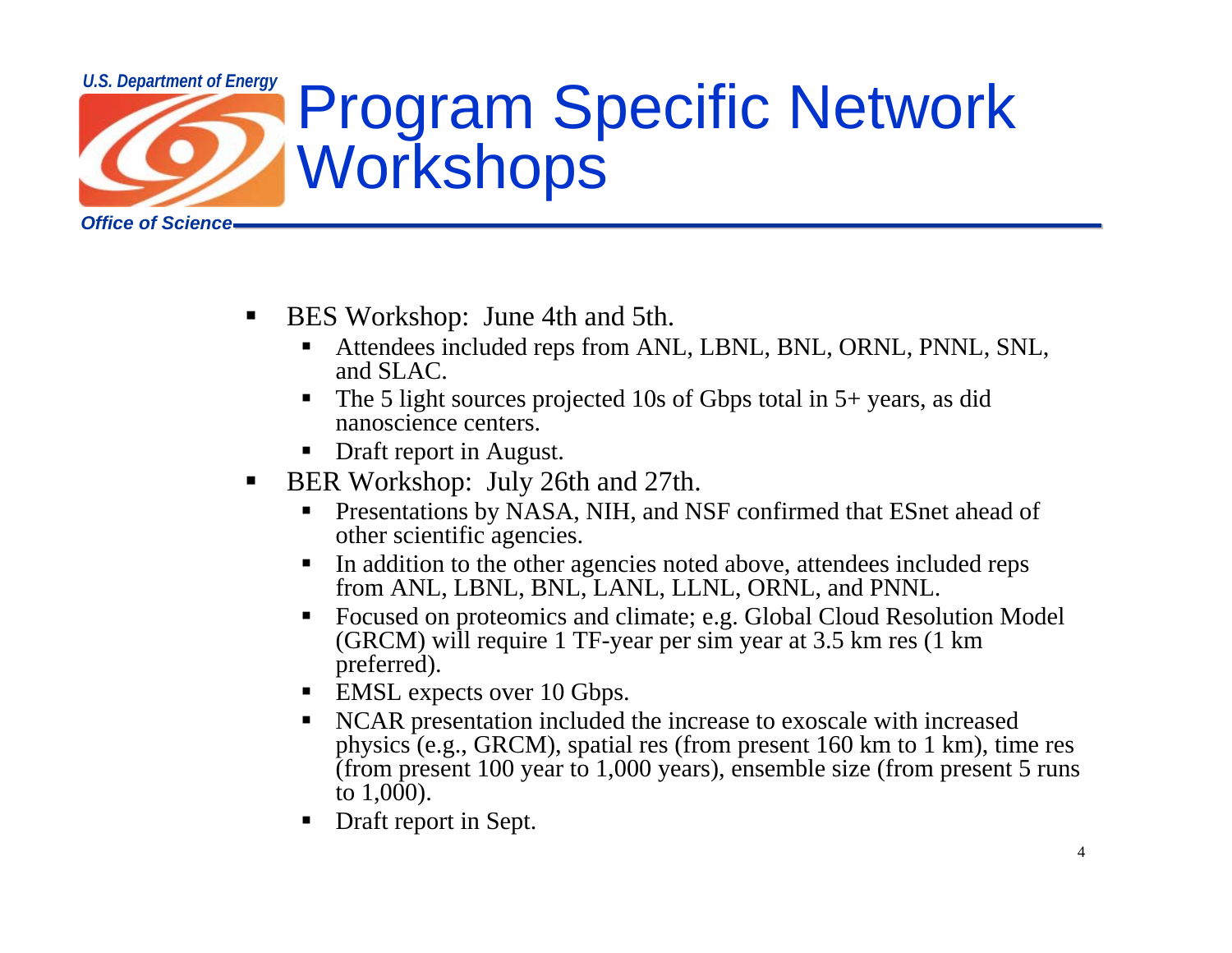

- On January 31, 2007, Dr. John Marburger, Director of OSTP, charged the NSTC Committee on Technology to:
	- $\blacksquare$ Establish the Interagency Task Force on Advanced Networking (ITFAN)
	- П Direct ITFAN to develop an interagency Federal Plan for Advanced Networking Research and Development
	- $\blacksquare$  Deliver a preliminary draft by May, 2007 to provide input to the FY 2009 Federal budget planning cycle
- Terms of Reference called for the plan to include:
	- A strategic vision of current and future needs of the Federal agencies, the commercial sector and the academic community
	- $\blacksquare$  Recommended scope and objectives for Federal advanced networking R&D
	- $\blacksquare$  Identification of existing networking R&D programs and investments and a gap analysis of existing versus needed advanced networking R&D
	- $\blacksquare$ Identification and prioritization of advanced networking R&D needs
	- $\blacksquare$  A process for developing an implementation roadmap to guide future advanced networking R&D activities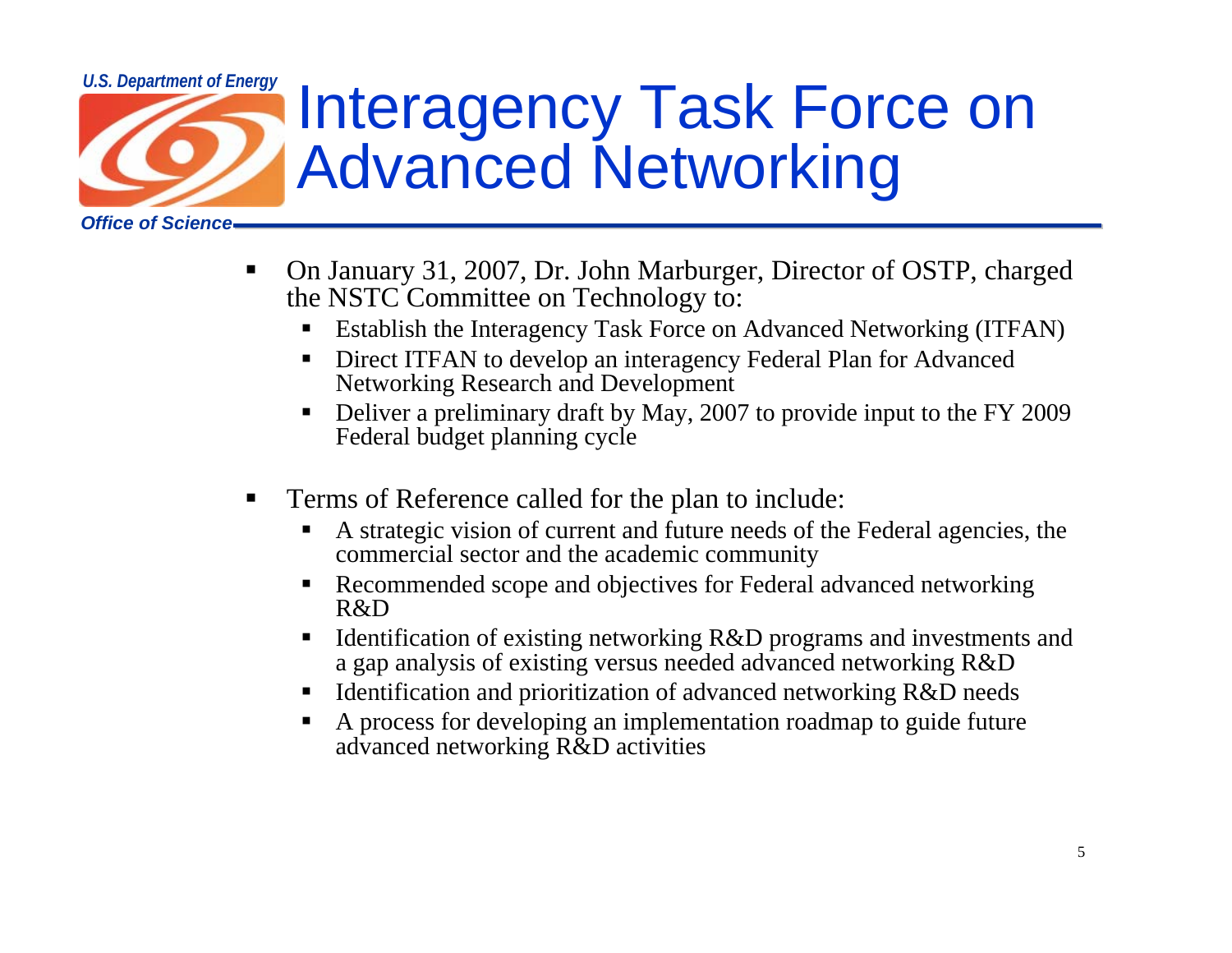

## Participating Agencies

- $\blacksquare$  Federal Organizations Participating in ITFAN
	- $\blacksquare$ Department of Defense (DoD)\*
	- П Department of Energy/Office of Science (DOE/SC)\*
	- $\blacksquare$ NARA
	- $\blacksquare$ NASA
	- $\blacksquare$ National Coordination Office (NCO)
	- $\blacksquare$  National Institutes of Health/National Library of Medicine (NIH/NLM)
	- **NIST**
	- $\blacksquare$ NSA
	- П NSF\*
	- $\blacksquare$ **OSTP**
	- ш USDOJ

**\* CoChairs**